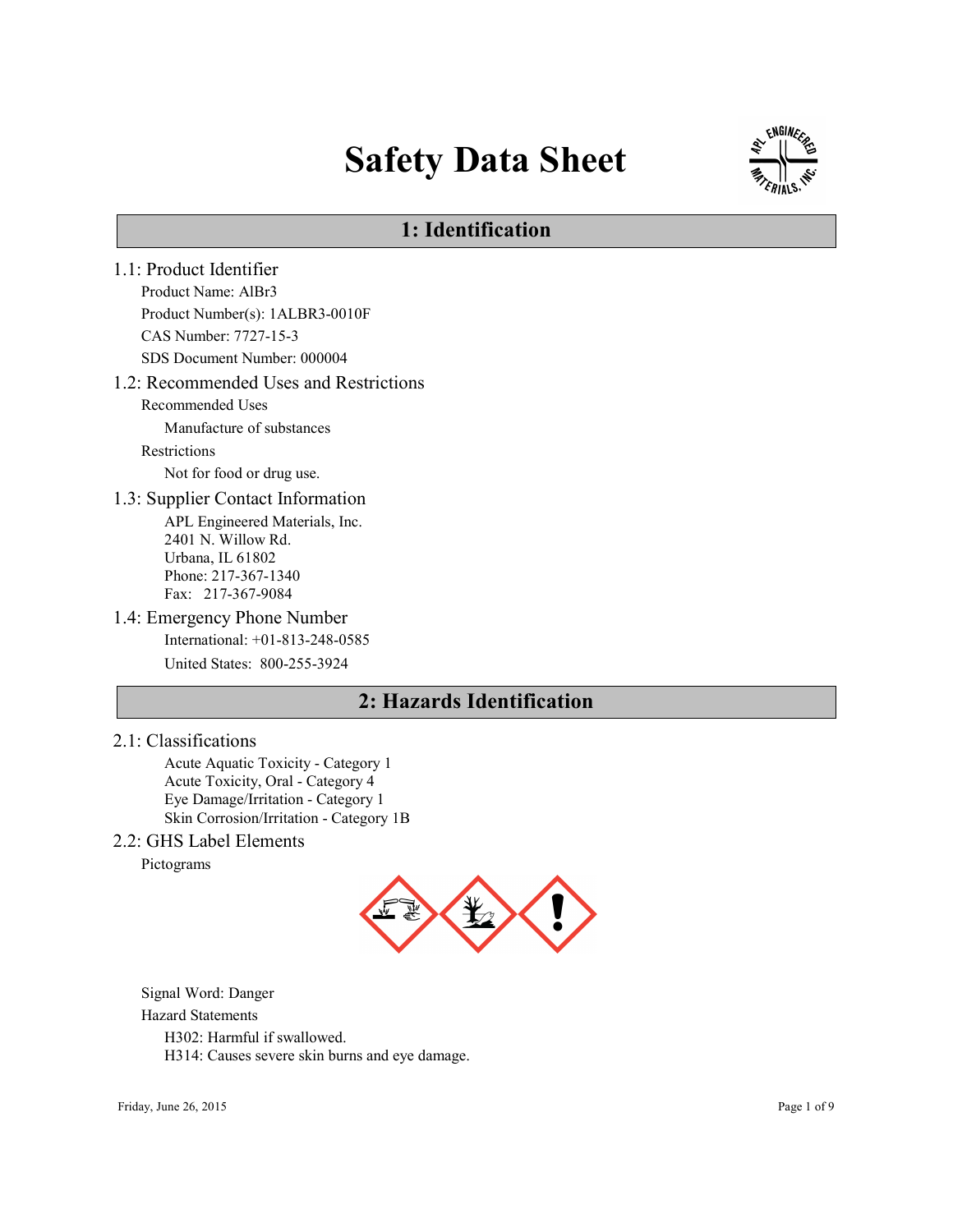H318: Causes serious eye damage.

Precautionary Statements

P260: Do not breathe dust.

P264: Wash hands thoroughly after handling.

P270: Do not eat, drink or smoke when using this product.

P280: Wear protective gloves, clothing, and glasses.

P301 + P310: IF SWALLOWED: Immediately call a POISON CENTER or doctor/physician.

P303 + P361 + P353: IF ON SKIN (or hair): Remove/take off immediately all contaminated clothing. Rinse skin with water/shower.

P304 + P340: IF INHALED: Remove victim to fresh air and keep at rest in a position comfortable for breathing.

P305 + P351 + P338: IF IN EYES: Rinse cautiously with water for several minutes. Remove contact lenses, if present and easy to do. Continue rinsing.

P321: Specific treatment. Call a physician or poison control center.

P363: Wash contaminated clothing before reuse.

P405: Store locked up.

P501: Dispose of contents/container to licensed disposal facility.

2.3: Hazards Not Otherwise Classified or Not Covered by GHS

Reacts violently with water

2.4: Amount(s) of substances with unknown toxicity

None

### 3: Composition/Information on Ingredients

| $3.1$ : Ingredient |     |                   | .Weight% .Formula .CAS Number .Mol Wt .EC Number |        |           |
|--------------------|-----|-------------------|--------------------------------------------------|--------|-----------|
| AlBr3              | 100 | AlBr <sub>3</sub> | 7727-15-3                                        | 266.69 | 231-779-7 |

3.2: Other Hazardous components

none

3.3: Trade Secret Disclaimer

none

3.4: Synonyms

Aluminum bromide Aluminum tribromide

### 4: First Aid Measures

### 4.1: First Aid

General

Remove person from area of exposure and remove any contaminated clothing

Consult with physician and provide this Safety Data Sheet

In contact with eyes

Flush eyes with plenty of water for at least 15 minutes, occasionally lifting the upper and lower eyelids. Seek medical attention if irritation develops or persists

In contact with skin

Wash thoroughly with soap and plenty of water. Remove all contaminated clothing for proper laundering. Seek medical attention if irritation develops or persists.

If swallowed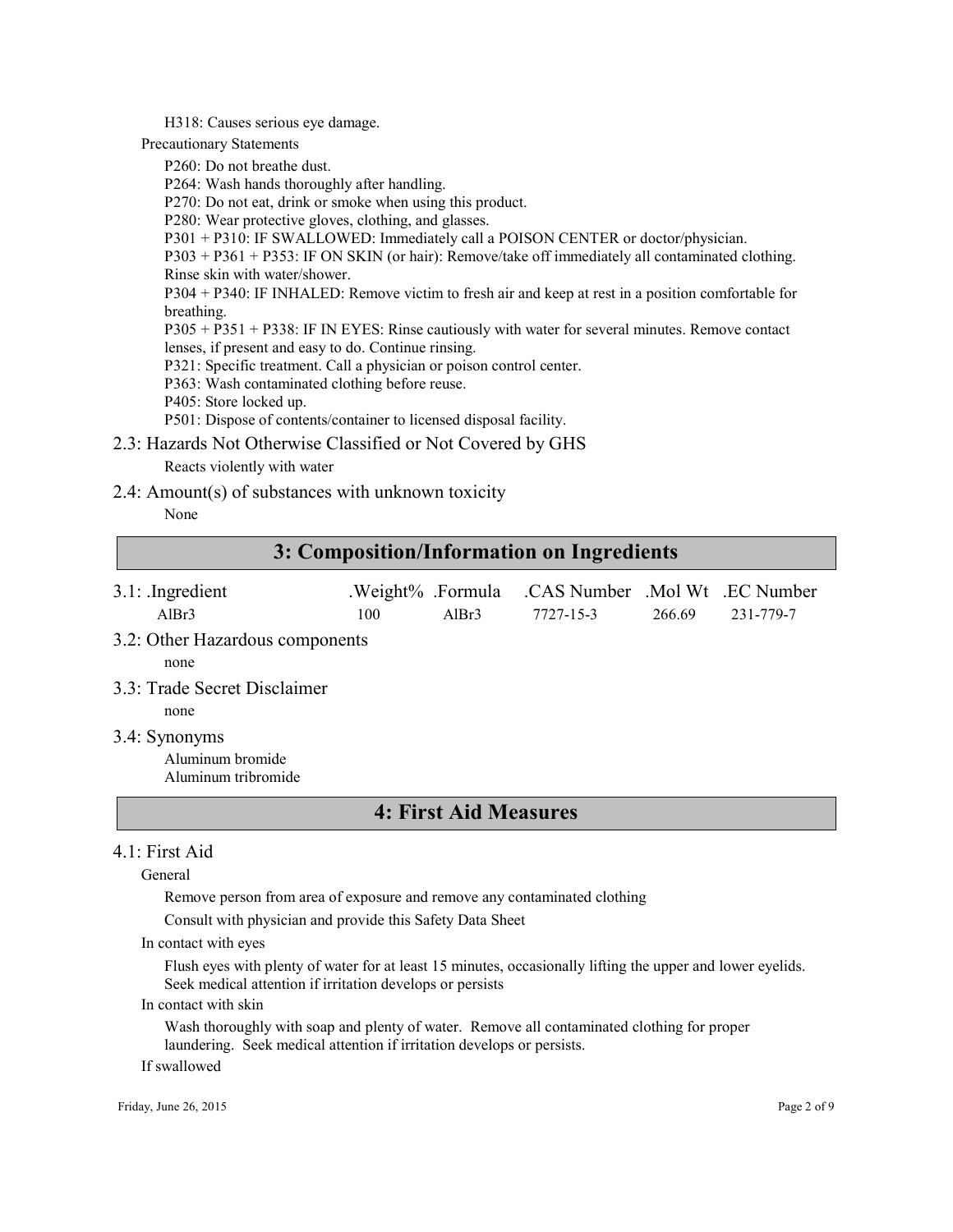If conscious and alert, rinse mouth and drink 2-4 cupfuls of water. Never give anything by mouth to an unconscious person. Do NOT induce vomiting. Get medical aid.

If inhaled

Remove from exposure to fresh air immediately. If breathing is difficult, give oxygen. Get medical aid. If breathing has ceased apply artificial respiration using oxygen and a suitable mechanical device such as a bag and a mask.

#### 4.2: Most important symptoms and effects; acute and delayed

Inhalation may cause burning sensation, coughing, wheezing, laryngitis, shortness of breath, inflammation and edema of the larynx, spasms, inflammation and edema of the bronchi, pneumonitis, or pulmonary edema.

Swallowing will lead to strong corrosive effect on mouth throat and may lead to perforation of esophagus or stomach

Material is extremely destructive to tissue of the mucous membranes and upper respiratory tract, eyes, and skin.

Causes severe eye damage.

Harmful if swallowed.

Causes severe skin damage.

### 4.3: Indication of any immediate medical attention and special treatment needed

If in Eyes: Immediately call a POISON CENTER or doctor/ physician.

# 5: Fire Fighting Measures

- 5.1: Fire extinguishing media
	- dry chemical
	- Do not use water

carbon dioxide

5.2: Specific hazards arising from the substance or mixture

aluminum oxide

hydrobromic acid and hydrobromic acid fumes

5.3: Special protective equipment and precautions for firefighters.

Wear self contained breathing apparatus for fire fighting if necessary

### 6: Accidental Release Measures

6.1: Personal precautions, protective equipment, and emergency procedures.

Use personal protective equipment.

Evacuate personnel to safe areas.

Ensure adequate ventilation.

For personal protection see section 8.

Avoid breathing dust.

Avoid dust formation.

6.2: Methods and materials for containment and cleaning up.

Sweep up and shovel.

Keep in suitable, closed containers for disposal.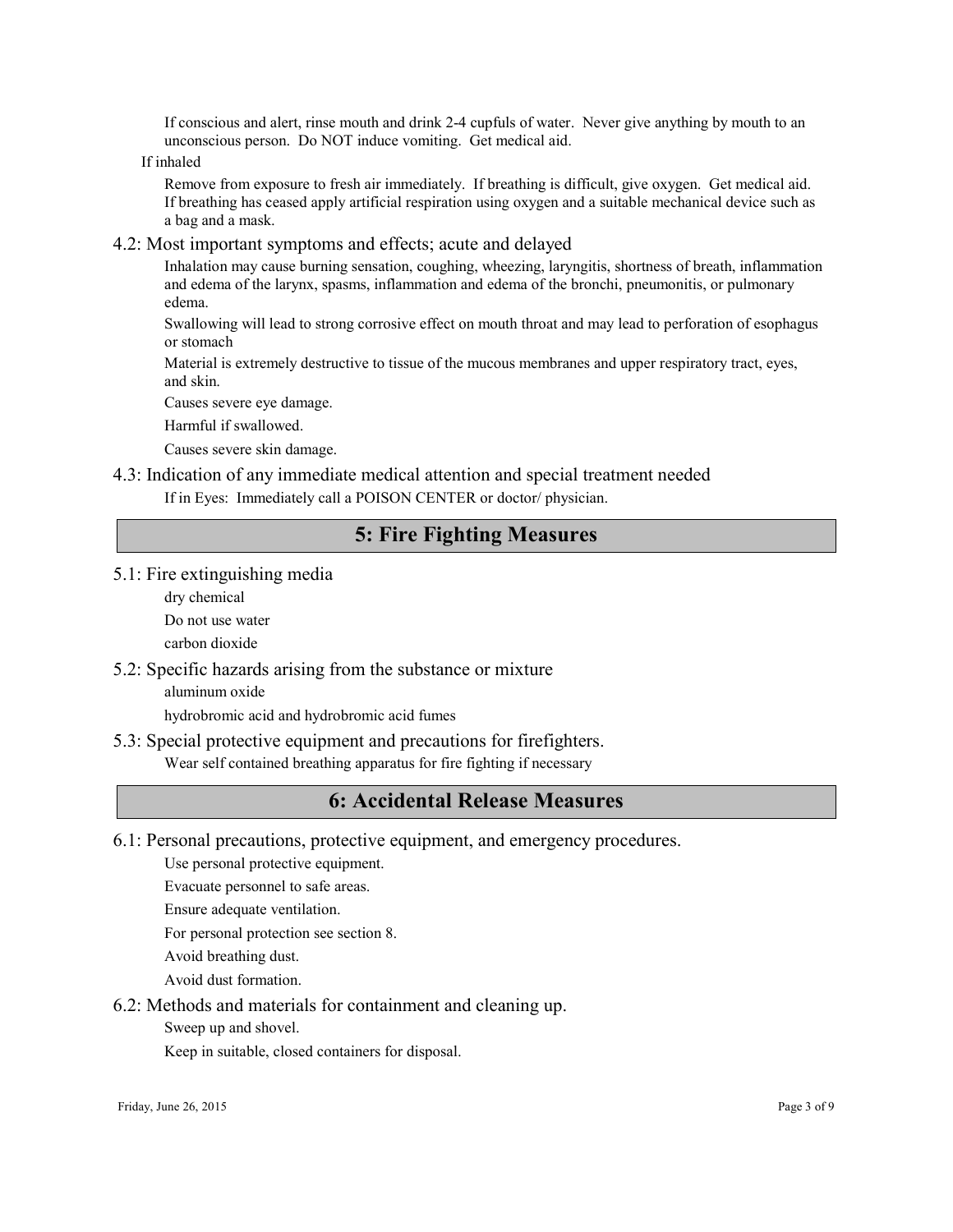#### 6.3: Environmental precautions

Do not let product enter drains.

### 6.4: Disposal

Dispose of in accordance with local regulations.

See section 13.

# 7: Handling and Storage

### 7.1: Precautions for safe handling

See precautionary statements in section 2.2.

Avoid formation of dust and aerosols.

Avoid contact with skin and eyes.

Provide appropriate exhaust ventilation at places where dust is formed.

### 7.2: Conditions for safe storage

Keep container tightly closed. Store under inert gas.

Store in a dry and well-ventilated place.

Store away from moisture.

#### 7.3: Incompatibilities

oxidizing agents

moisture sensitive

bases

acids

alcohols

# 8: Exposure Controls/Personal Protection

### 8.1: Control parameters

OSHA permissible exposure limit (PEL)

not listed

ACGIH threshold limit value (TLV)

not listed

NIOSH recommended exposure limit (REL)

2 mg/m3 Aluminum (soluble salts and alkyls, as Al)

### 8.2: Engineering controls

Use adequate ventilation to keep airborne concentrations low

Facilities storing or utilizing this material should be equipped with an eyewash facility and a safety shower

### 8.3: Personal protective equipment

Eyes

Wear appropriate protective eyeglasses or chemical safety goggles as described by OSHA's eye and face protection regulations in 29 CFR 1910.133 or European Standard EN166

Skin

Wear appropriate, chemical-resistant protective gloves to prevent skin exposure.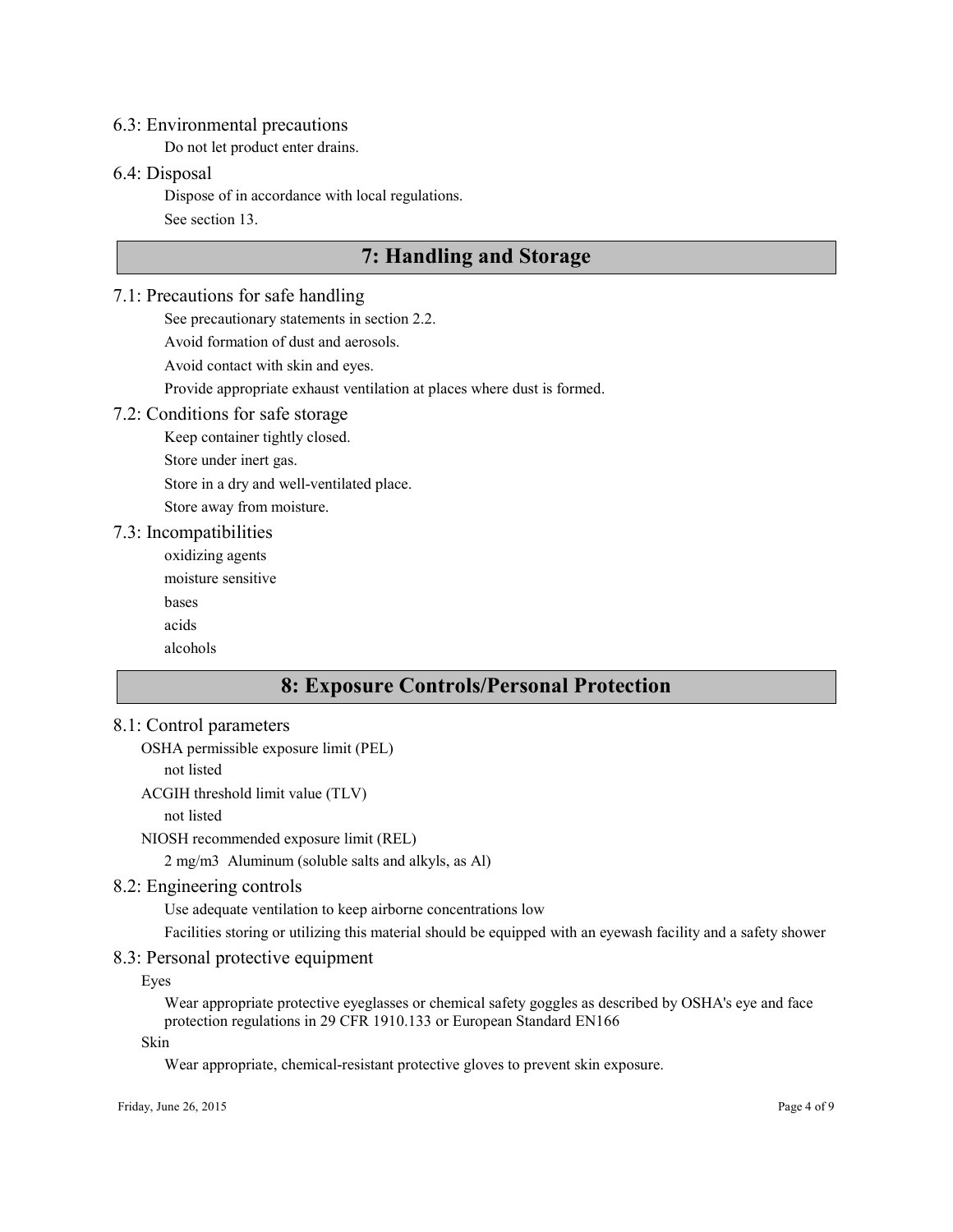Clothing

Wear appropriate protective clothing to prevent skin exposure

Respirator

Follow the OSHA respirator regulations found in 29CFR 1910.134 or European Standard EN 149. Always use a NIOSH or European Standard EN 149 approved respirator when necessary

# 9: Physical and Chemical Properties

- 9.a: Appearance
	- State: solid Form: powder or spheres Color: beige
- 9.b: Odor: Pungent
- 9.c: Odor threshold: no data available
- 9.d: pH: no data available
- 9.e: Melting point / freezing point: 94 98 °C (201 208 °F) -
- 9.f: Initial boiling point and range: 265 °C (509 °F)
- 9.g: Flashpoint: no data available
- 9.h: Evaporation rate: no data available
- 9.i: Flammability (solid, gas): no data available
- 9.j: Upper/lower flammability or explosive limits: no data available
- 9.k: Vapor pressure: 1 hPa (1 mmHg) at 81.3 °C (178.3 °F)
- 9.l: Vapor density: no data available
- 9.m: Relative density: 3.205 g/cm3 at 25 °C (77 °F)
- 9.n: Water Solubility: reacts violently with water
- 9.o: Partition coefficient: n-octanol/water: no data available
- 9.p: Auto-ignition temperature: no data available
- 9.q: Decomposition temperature: no data available
- 9.r: Viscosity: no data available

### 10: Stability and Reactivity

10.1: Reactivity

Reacts violently with water

- 10.2: Chemical stability
	- Stable under recommended storage conditions.
- 10.3: Possibility of hazardous reactions Reacts violently with water
- 10.4: Conditions to avoid In the event of fire: see section 5 exposure to water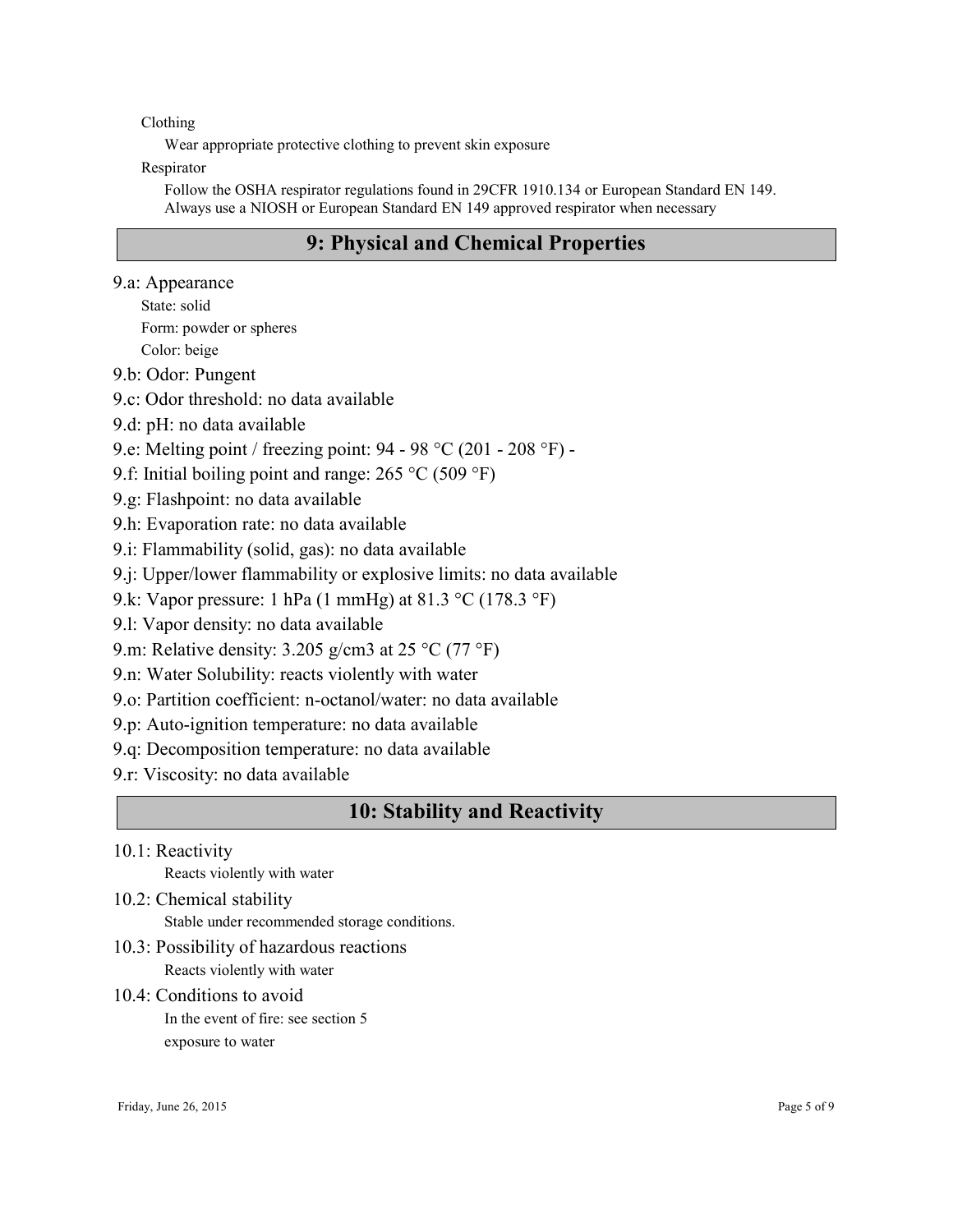#### 10.5: Incompatible materials

See section 7.3.

### 10.6: Hazardous decomposition products In the event of fire: see section 5.2

Other decomposition products - no data available

# 11: Toxicological Information

11.1: Toxicity data Acute toxicity - Oral LD50 Oral - rat - 1,598 mg/kg. Acute toxicity - Dermal no data available Acute toxicity - Inhalation No data available. Skin corrosion/irritation Causes severe skin damage. Eye damage/irritation Causes serious eye damage Respiratory irritation No data available. Germ cell mutagenicity no data available Reproductive toxicity no data available Specific organ toxicity - single exposure No data available. Specific organ toxicity - repeated exposure No data available. Aspiration hazard No data available. Additional information RTECS: BD0350000 ACGIH carcinogenicity The ACGIH has not identified any component of this product present at levels greater than or equal to 0.1% as a probable, possible or confirmed human carcinogen. IARC carcinogenicity The IARC has not identified any component of this product present at levels greater than or equal to 0.1% as a probable, possible or confirmed human carcinogen. NTP carcinogenicity The NTP has not identified any component of this product present at levels greater than or equal to 0.1% as a probable, possible or confirmed human carcinogen.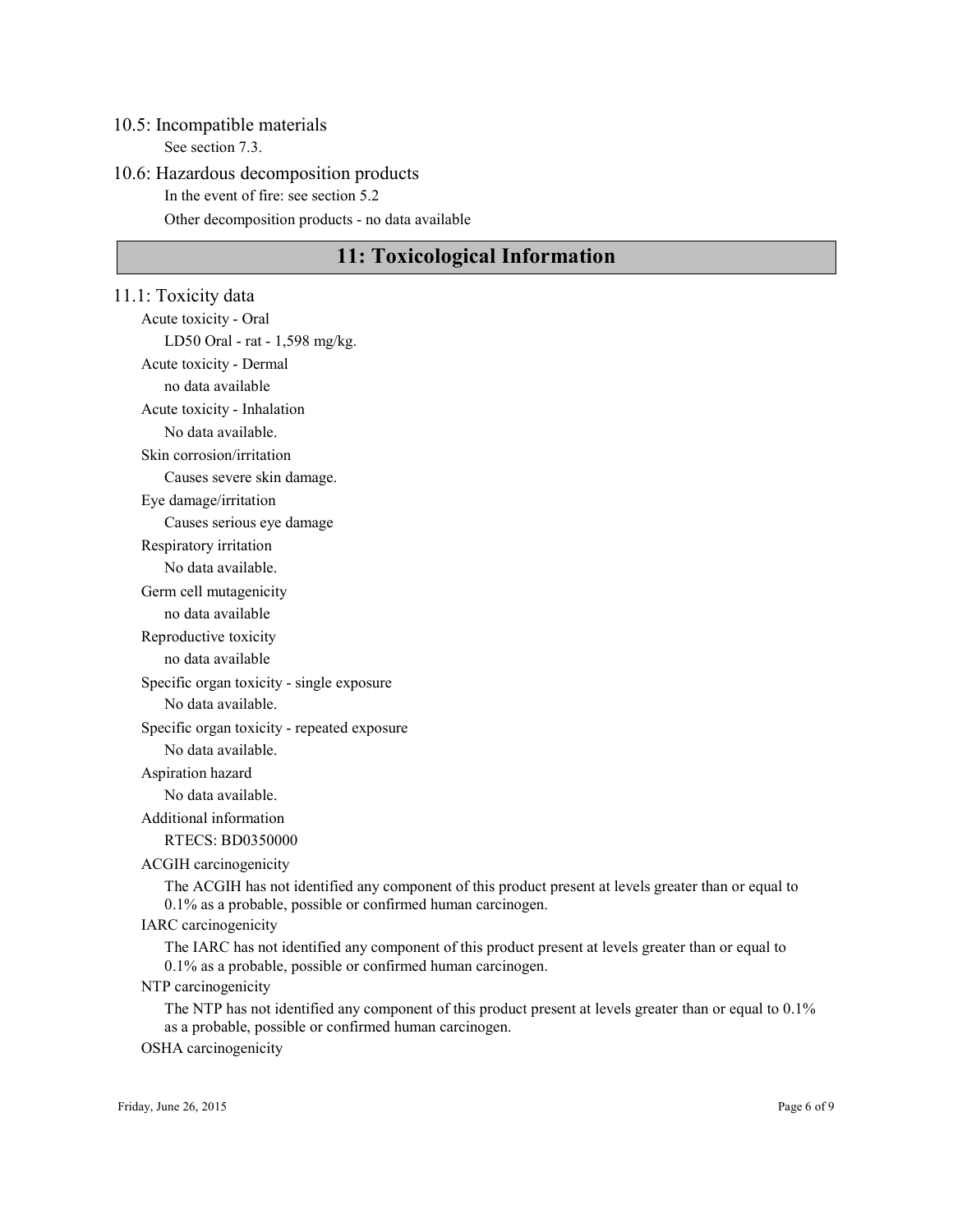OSHA has not identified any component of this product present at levels greater than or equal to 0.1% as a probable, possible or confirmed human carcinogen.

### 11.2: Routes of exposure

oral skin eyes See section 2.2

11.3: Symptoms of exposure

See section 4.2

#### 11.4: Delayed and immediate effects of esposure

To the best of our knowledge the toxicological properties have not been thoroughly investigated.

# 12: Ecological Information

- 12.1: Ecotoxicity
	- Toxicity to fish

No data available

Toxicity to daphnia and other aquatic invertebrates

No data available

Toxicity to algae/bacteria

No data available

### 12.2: Persistence and degradability

no data available

- 12.3: Bioaccumulative potential no data available
- 12.4: Mobility in soil no data available
- $12.5$ : Other effects no data available

### 13: Disposal Considerations

- 13.1: Waste treatment methods No data available
- 13.2: Safe handling See section 7.1 .
- 13.3: Product disposal

Contact a licensed professional waste disposal service to dispose of this material.

13.4: Packaging disposal

Dispose of as unused product.

# 14: Transport Information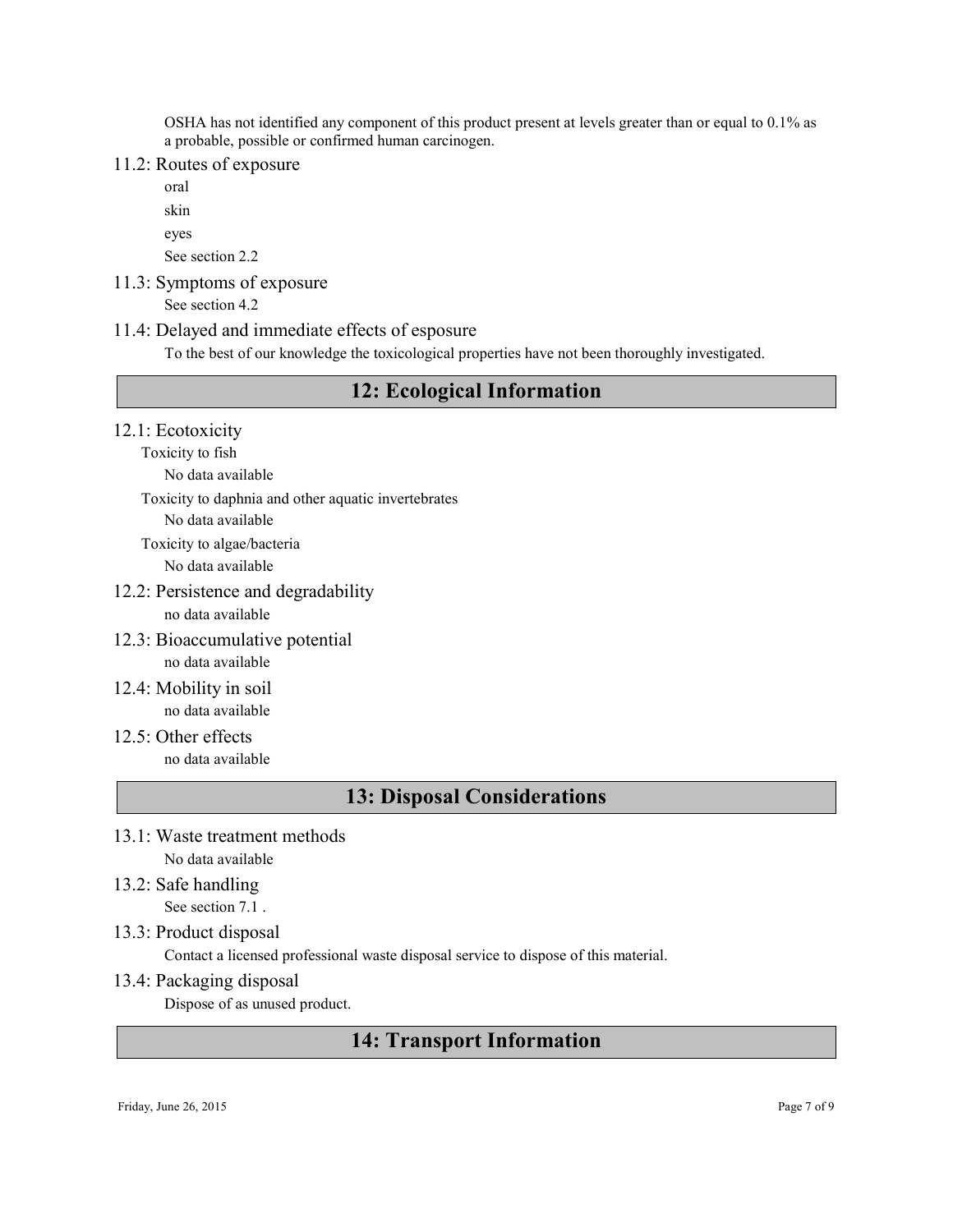#### 14.1: DOT(US)

UN Number: 1725 Proper Shipping Name: Aluminum bromide, anhydrous Packing Group: II Shipping Class(es): 8 Marine Pollutant: No

### $14.2 \cdot \text{IMDG}$

UN Number: 1725 Proper Shipping Name: Aluminum bromide, anhydrous Packing Group: II Shipping Class(es): 8 Marine Pollutant: No

### $14.3$   $IATA$

UN Number: 1725 Proper Shipping Name: Aluminum bromide, anhydrous Packing Group: II Shipping Class(es): 8

### 14.4: Special Shipping Precautions

None

# 15: Regulatory Information

### 15.1: TSCA inventory

This material is listed on the TSCA inventory.

### 15.2: SARA 302 components

This material is not subject to the reporting requirements of SARA Title III, Section 302.

### 15.3: SARA 313 components

This material is not subject to the reporting requirements of SARA Title III, Section 313.

### 15.4: SARA 313/312 hazards

Acute health hazard.

### 15.5: Other information

Massachusetts Right To Know Components - This product does not contain materials listed on the Massachusetts Right to Know list

California Prop. 65 Components - This product does not contain any chemicals known to State of California to cause cancer, birth defects, or any other reproductive harm.

New Jersey Right To Know Components -This product contains materials listed on the New Jersey Right to Know list

Pennsylvania Right To Know Components -This product contains materials listed on the Pennsylvania Right to Know list

# 16: Additional Information

### 16.1: NFPA

Health: 3